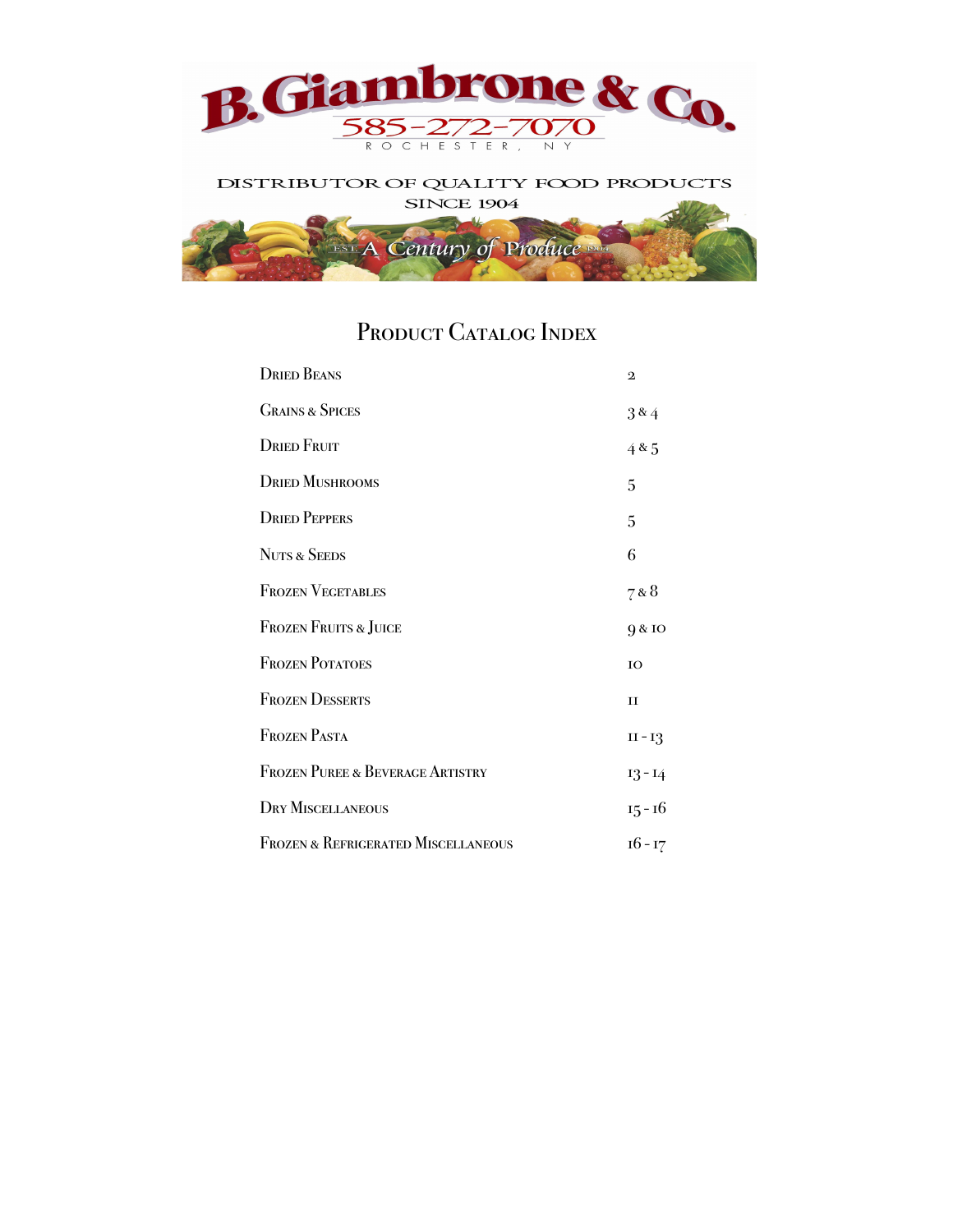| <b>MBEAANAS</b> | <b>BEANS, ANASAZI</b>            | 10#            |
|-----------------|----------------------------------|----------------|
| <b>MBEABLTU</b> | <b>BLACK BEANS</b>               | 10#            |
| <b>MBEABUTT</b> | <b>BEANS, BABY BUTTER</b>        | 10#            |
| <b>MBEACABL</b> | <b>BEANS, BLACK CALYPSO</b>      | 10#            |
| <b>MBEACANN</b> | <b>BEANS, CANNELLONI</b>         | 10#            |
| <b>MBEACRAN</b> | <b>BEANS, CRANBERRY</b>          | 10#            |
| <b>MBEAFLAG</b> | <b>BEANS, FLAGEOLET</b>          | 10#            |
| MBEAGABL        | <b>GARBONZO, BLACK</b>           | 10#            |
| <b>MBEAGARB</b> | <b>GARBANZO BEANS</b>            | 10#            |
| <b>MBEAGIGA</b> | <b>GIGANTE BEANS</b>             | ю#             |
| <b>MBEAGREA</b> | <b>BEANS, GREAT NORTHERN</b>     | ю#             |
| <b>MBEAKIDN</b> | <b>BEANS, LIGHT RED KIDNEY</b>   | $_{\rm IO} \#$ |
|                 | <b>BEANS, MUNG</b>               | 25#            |
| <b>MBEAPERU</b> | BEANS, GIANT PERUVIAN LIMA       | 10#            |
| <b>MBEARUNN</b> | <b>BEANS, SWEET WHITE RUNNER</b> | 10#            |
| <b>MLENBELU</b> | LENTILS, BLACK BELUGA            | 10#            |
| <b>MLENGOLD</b> | LENTILS, GOLDEN                  | 10#            |
| <b>MLENGREE</b> | LENTILS, GREEN                   | 25#            |
| <b>MLENRED-</b> | LENTILS, CRIMSON                 | 10#            |
| <b>MLENTILS</b> | LENTILS, FRENCH                  | $_{\rm IO} \#$ |
| <b>MPEABLAC</b> | <b>BLACK EYE PEAS</b>            | 10#            |
| IBEANG12        | <b>WHOLE GREEN PEAS</b>          | 10#            |
| <b>MPEAPIGE</b> | PIGEON PEAS (DRY)                | 10#            |
| <b>MPEAPIGE</b> | PIGEON PEAS (CAN)                | $24/15$ OZ     |
| <b>MPEASPIO</b> | PEAS, SPLIT                      | 10#            |
| <b>MPEASPYE</b> | PEAS, SPLIT YELLOW               | 25#            |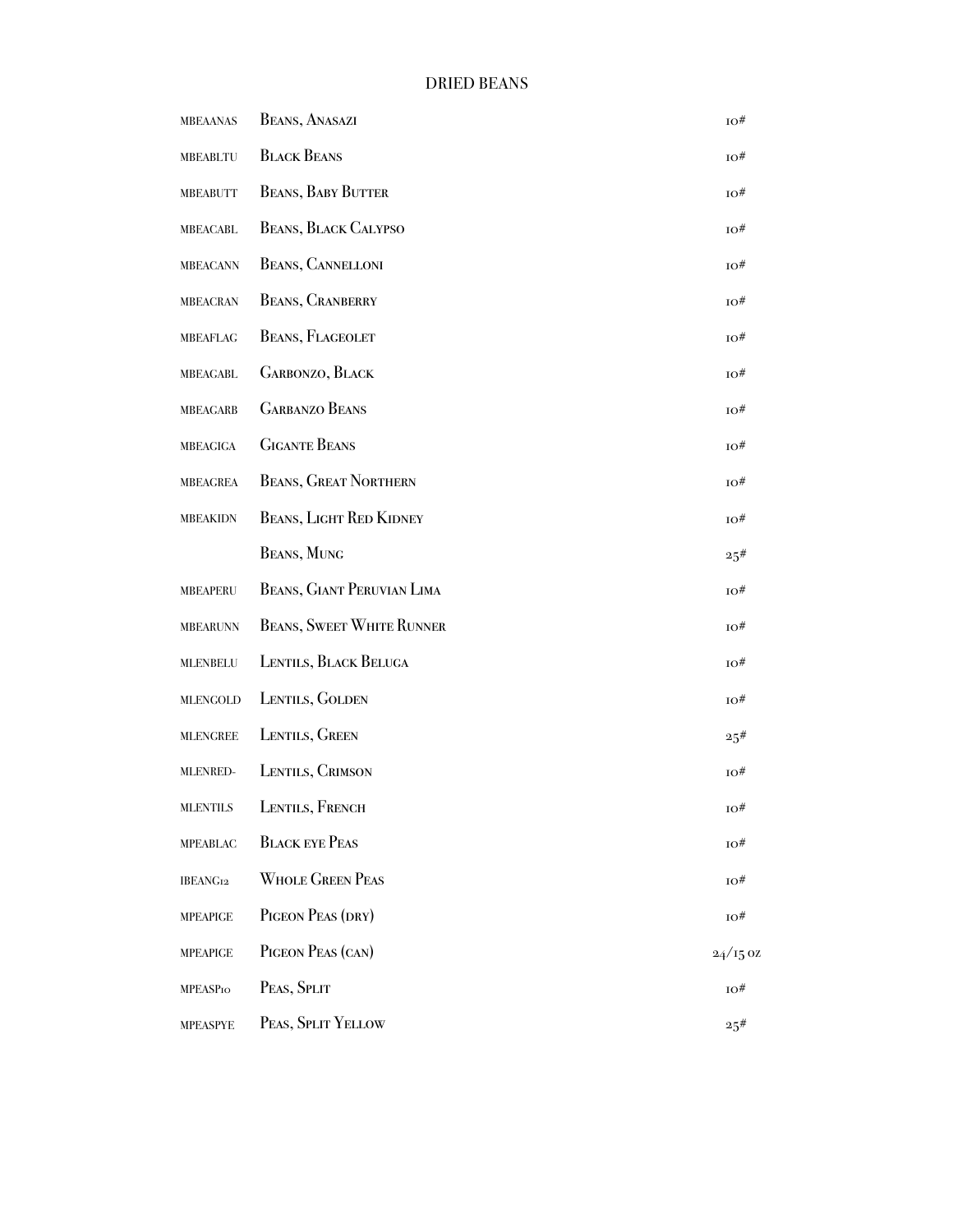|                  | HGARCHQT GARLIC CHOPPED           | I QT            |
|------------------|-----------------------------------|-----------------|
|                  | HGINMINCX GINGER, MINCED          | 7.50z           |
|                  | HSTARANIX STAR ANISE              | 60z             |
|                  | MBUCKGRO BUCKWHEAT GROATS         | 10#             |
| <b>MBULGAR</b>   | <b>BULGER COURSE</b>              | 10#             |
|                  | MCAPSEDUX FLOUR CAPUTO SEMOLINA   | 5KG             |
|                  | MCAPPAST FLOUR CAPUTO PASTA OO    | 25 KG           |
|                  | MCAPUTO- FLOUR CAPUTO PIZZA OO    | 25 <sub>K</sub> |
|                  | MCARDPODX CARDAMON PODS           | 13 oz.          |
|                  | MCINNAMO $4''$ CINNAMON STICKS    | $25^{\#}$       |
|                  | MCOUCOU8 COUS COUS MIDDLE EASTERN | 8#              |
|                  | MCOUTRAD COUS COUS TRADATIONAL    | 10#             |
|                  | MFARROGR FARRO GRAIN              | ю#              |
|                  | MFENPOLLX FENNEL POLLEN           | 20Z             |
|                  | MOATSTCT STEEL CUT OATS           | ю#              |
|                  | MMASAHAR MASA HARINA              | 25#             |
| <b>MFLTEFFB</b>  | <b>TEFT FLOUR</b>                 | 25#             |
|                  | MFREGULA FREGULA SARDA MED        | 8#              |
| MKASHAIO KASHA   |                                   | TO#             |
| <b>MORZOSPI</b>  | <b>ORZO, LEMON GARLIC</b>         | 25#             |
| <b>MWHEATBE</b>  | <b>WHEAT BERRIES, HARD RED</b>    | 10#             |
| <b>MPAPRIKAX</b> | PAPRIKA ASTA (120-140)            | 18 oz.          |
| <b>MPAPSMOK</b>  | <b>SMOKED HOT PAPRIKA</b>         | 20 OZ.          |
| <b>SPREDPEPX</b> | <b>CRUSHED RED PEPPER</b>         | <b>120Z</b>     |
| <b>MSALTSEA</b>  | <b>SEA SALT, FINE</b>             | 50#             |
|                  | PIMENTE DE ESPALETT (FRENCH)      | 20Z             |
| <b>MPOLFINE</b>  | POLENTA, FINE IINSTANT            | 10#             |
| MQUINOA-         | QUINOA                            | ю#              |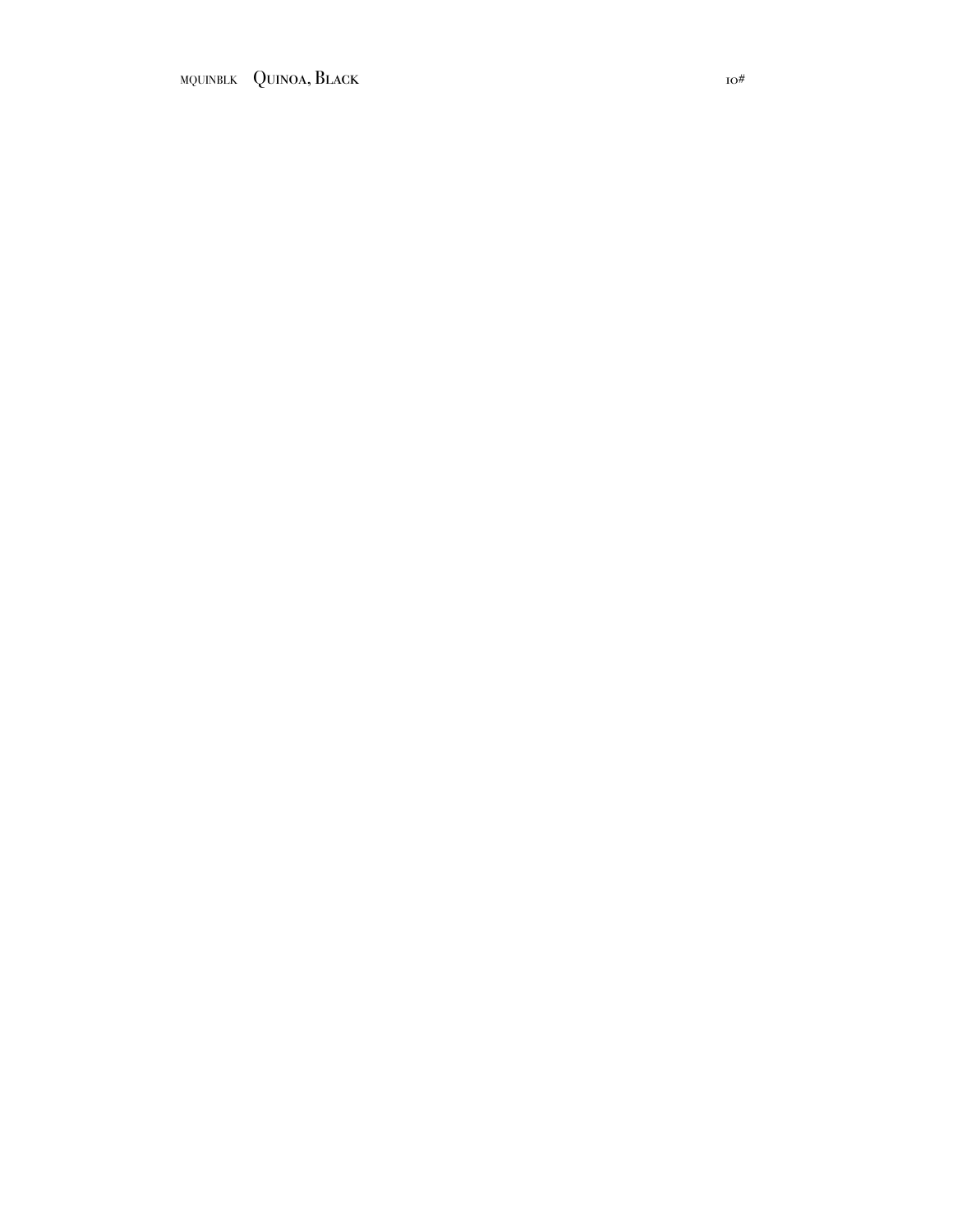| <b>MQUINRED</b>      | QUINOA, RED                          | $_{\rm IO} \#$ |
|----------------------|--------------------------------------|----------------|
| <b>MQUINTRI</b>      | QUINOA, TRI-COLORED                  | ю#             |
| <b>MRICEARB</b>      | ARBORIO RICE, ITAILIAN (ROLAND)      | п#             |
| MRICEB <sub>20</sub> | <b>BASMATI RICE</b>                  | 20#            |
| <b>MRICBRBA</b>      | <b>BASMATI RICE, BROWN</b>           | 50#            |
| <b>MRICEBRO</b>      | <b>BROWN RICE</b>                    | ю#             |
| <b>MRICECAR</b>      | <b>CARNAROLI RICE</b>                | 10#            |
| <b>MRICCAMA</b>      | <b>CAMARGUE RICE FRENCH RED</b>      | 10#            |
| <b>MRICBLC</b>       | <b>CHINESE BLACK RICE</b>            | 10#            |
| <b>MRICJAS</b>       | <b>JASMINE RICE</b>                  | 10#            |
| <b>MRICWIIO</b>      | <b>WILD RICE</b>                     | 10#            |
| <b>MSAFFRON</b>      | <b>SAFFRON</b>                       | IOZ            |
|                      | MTRUFZESX TRUFFLE ZEST               | 1.76 oz        |
| SPZAHTARX ZAHTAR     |                                      | $4^{\#}$       |
| MVANI2OZ             | VANILLA BEAN, BOURBON                | 2 OZ.          |
|                      | <b>DRIED FRUITS</b>                  |                |
| <b>MDRYAPPL</b>      | <b>DRIED DICED APPLES (NATURAL)</b>  | 5#             |
| <b>MDRFAPP</b>       | <b>DRIED DICED APPLES (SULFERED)</b> | 5#             |
| MDRYAPRI             | <b>DRIED APRICOTS CASE</b>           | 28#            |
|                      | MDRYAPRIX DRIED APRICOTS             | $5^{\#}$       |
|                      | MDRYBLUEX DRIED BLUEBERRIES          | $5^{\#}$       |
|                      | MDRYCHERX DRIED CHERRIES             | .5#            |
|                      | MDRYCRAN DRIED CRANBERRIES CASE      | $25^{\#}$      |
|                      | MDRYCRANX DRIED CRANBERRIES          | .5#            |
| <b>MDRYCURR</b>      | <b>DRIED CURRANTS</b>                | .5#            |
| <b>MDRYDATE</b>      | <b>DRIED DATES, PITTED DEGLET</b>    | .5#            |
| <b>MDRYFICAX</b>     | DRIED FIGS, GOLDEN (CALMYRNA)        | .5#            |
| <b>MDRYFIGSX</b>     | <b>DRIED FIGS (BLACK MISSION)</b>    | .5#            |
| <b>MDRFPAPA</b>      | <b>DRIED PAPAYA SPEARS</b>           | .5#            |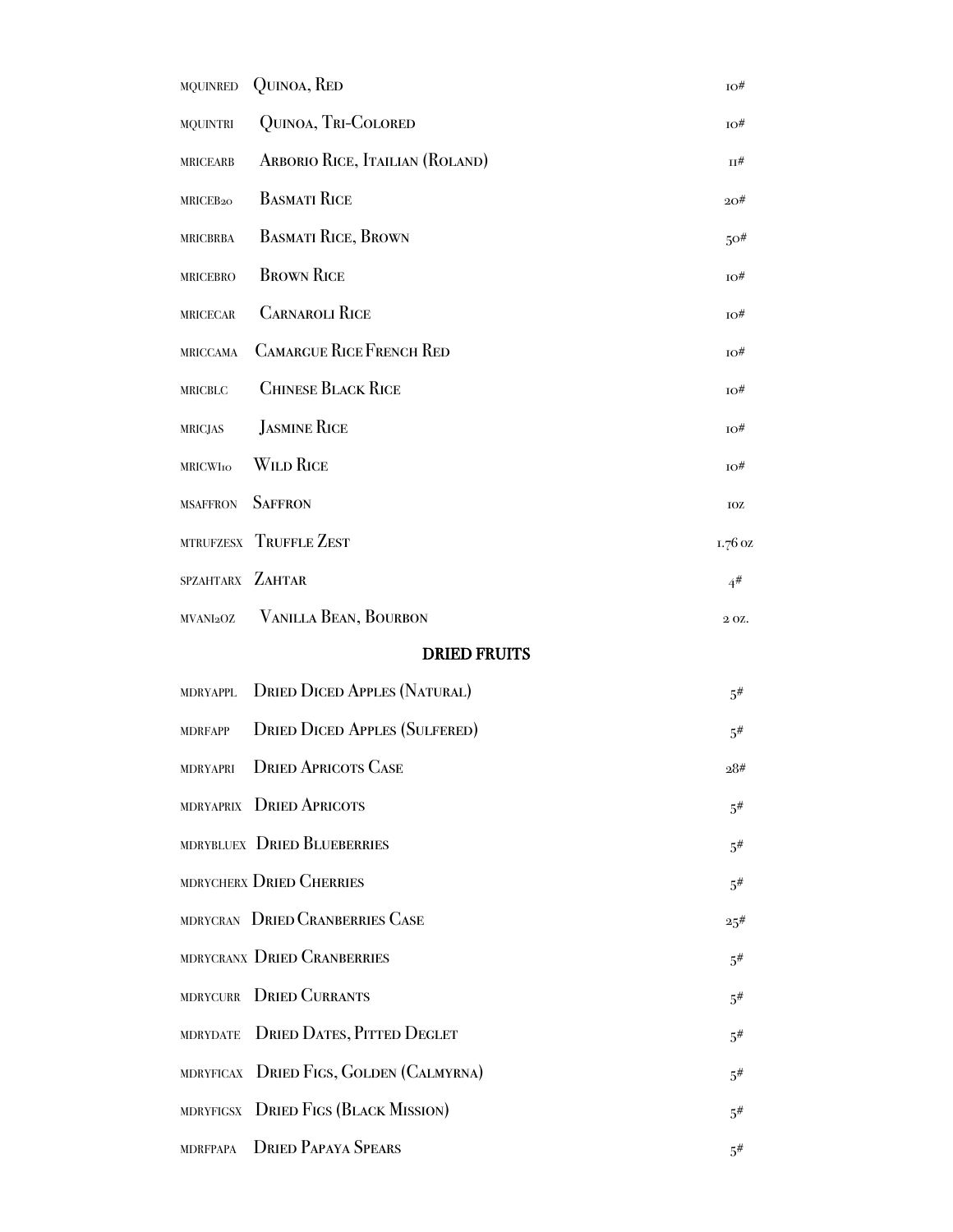| MDRYPINMA DRIED PINEAPPLE MANGO COINS                 | 28#              |
|-------------------------------------------------------|------------------|
| MDRYPOMAX DRIED POMEGRANATE ARILS                     | $I^{\#}$         |
| MDRYPRUNX DRIED PRUNES, PITTED                        | $5^{\#}$         |
| <b>DRIED RASPBERRIES</b><br><b>MDRYRASP</b>           | .5#              |
| RAISINS, GOLDEN<br><b>MRAIGOLD</b>                    | $30\#$           |
| MRAIGOLDX RAISINS, GOLDEN                             | .5#              |
| RAISINS<br><b>MRAISINS</b>                            | $30\#$           |
| RAISINS<br>MRAISINSX                                  | .5#              |
| <b>DRIED MUSHROOMS</b>                                |                  |
| MDRYBLENX DRIED FOREST BLEND                          | #                |
| MDRYBTMRX DRIED BLACK TRUMPETS                        | #                |
| MDRYCHANX DRIED CHANTERELLES                          | #                |
| MDRYLOBSX DRIED LOBSTER MUSHROOMS                     | #                |
| MDRYMOR <sub>4</sub> X DRIED MORELS                   | 40Z              |
| MDRYMOREX DRIED MORELS                                | #                |
| MDRYPORCX DRIED PORCINI                               | #                |
| <b>DRIED PEPPERS</b>                                  |                  |
| MDRYAN <sub>5</sub> #X DRIED ANCHO PEPPER             | 5#               |
| MDRYANCHX DRIED ANCHO PEPPER                          | #                |
| MDRYANPWX DRIED ANCHO POWDER                          | 20 <sub>OZ</sub> |
| MDRYAJIPX DRIED AJI AMARRILLO PEPPERS (SPECIAL ORDER) | #                |
| MDRYCHILX DRIED NEW MEXICO CHILI PEPPERS              | #                |
| MDRYCHNM DRIED NEW MEXICO CHILI PEPPERS               | .5#              |
| MDRYCHIPX DRIED CHIPOTLE PEPPER                       | #                |
| MDRYGHFL DRIED GHOST CHILI FLAKES                     | 2.2              |
| MDRYGHPOX DRIED GHOST CHILI POWDER                    | 20Z.             |
| <b>DRIED GHOST CHILI POWDER</b><br><b>MDRYGHPO</b>    | 2.2#             |
| <b>DRIED GHOST CHILI PEPPERS</b><br><b>MDRYGHPE</b>   | 1#               |
| <b>DRIED GUAJILLO PEPPERS</b><br>MDRYGUAJI            | $5^{\#}$         |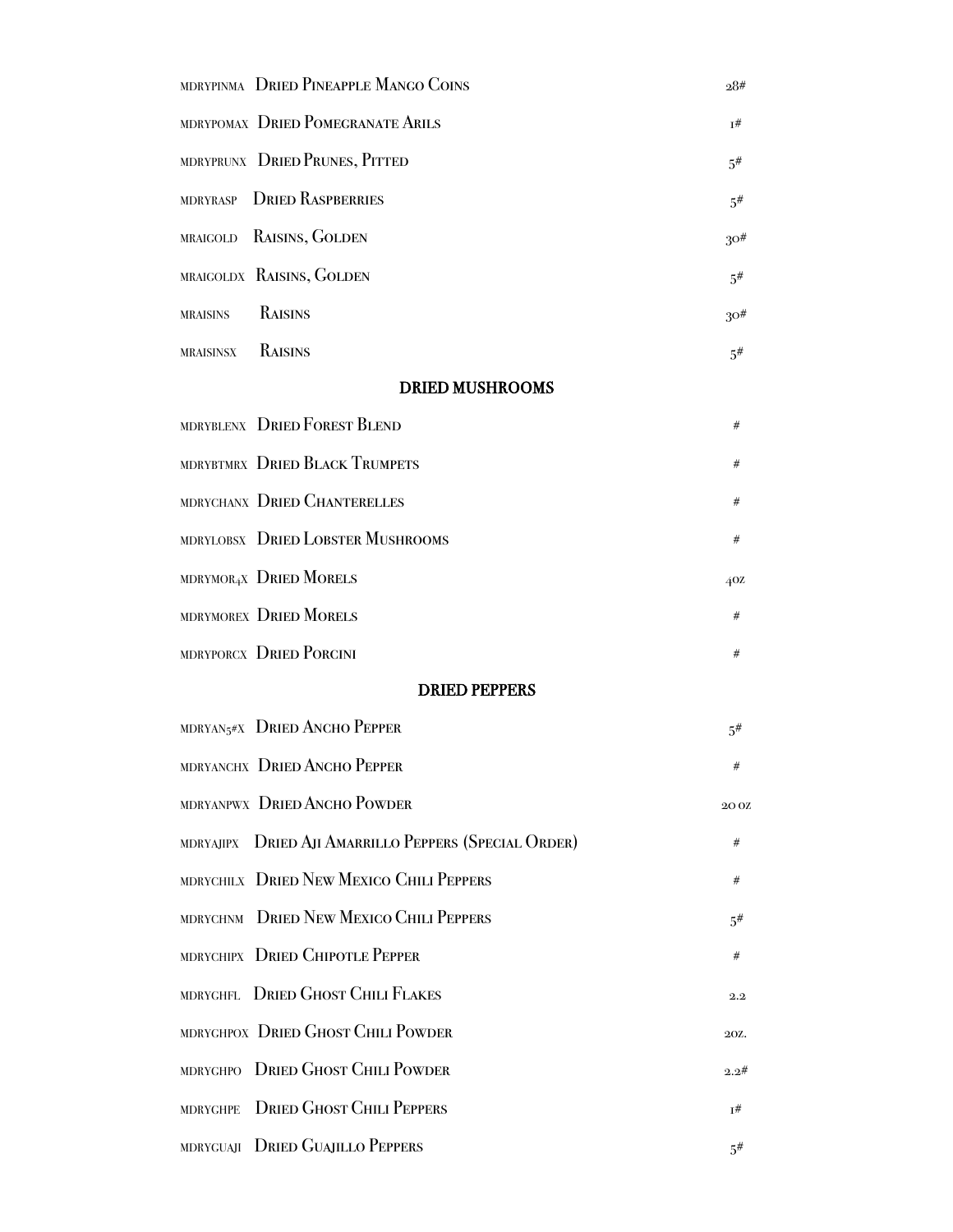| <b>MALMBLAN</b>       | <b>ALMONDS BLANCHED, WHOLE</b>                  | $5^{\#}$ |
|-----------------------|-------------------------------------------------|----------|
| <b>MALMMARC</b>       | <b>ALMONDS MARCONA</b>                          | .5#      |
|                       | MALMORAW ALMONDS, RAW, WHOLE                    | $5^{\#}$ |
| <b>MALMSLIC</b>       | <b>ALMONDS, SLICED</b>                          | 5#       |
| MAKMSLIV              | <b>ALMONDS, SLIVERED &amp; BLANCHED</b>         | 25#      |
|                       | ALMONDS, DRY ROASTED, LT SALTED (SPECIAL ORDER) | 5#       |
|                       | MCASHEWW CASHEWS, RAW                           | .5#      |
| <b>MFILBERTX</b>      | FILBERTS BLANCHED, (PEELED HAZELNUTS)           | .5#      |
|                       | MMACADAMX MACADAMIA, RAW                        | $5^{\#}$ |
| MPEARAW <sub>5</sub>  | PEANUTS, RAW                                    | $5^{\#}$ |
|                       | MPECANS-X PECAN HALVES, RAW                     | 5#       |
| <b>MPEPITAS</b>       | PEPITAS, RAW                                    | 5#       |
| <b>MPINENUT</b>       | PINENUTS, RAW                                   | $5^{\#}$ |
| <b>MPINENUTX</b>      | PINENUTS                                        | 2#       |
| <b>MPISTACH</b>       | PISTACHIOS, RAW                                 | .5#      |
| <b>MSEEDSES</b>       | HULLED SESAME SEEDS, RAW                        | $5^{\#}$ |
| MSUNFL <sub>5</sub> # | <b>SUNFLOWER SEEDS, RAW</b>                     | $5^{\#}$ |
| <b>MWALNUTS</b>       | WALNUT ENGLISH HALVES, RAW                      | 5#       |
| <b>MWALNUT</b>        | <b>WALNUT NUGGETS, RAW</b>                      | $5^{\#}$ |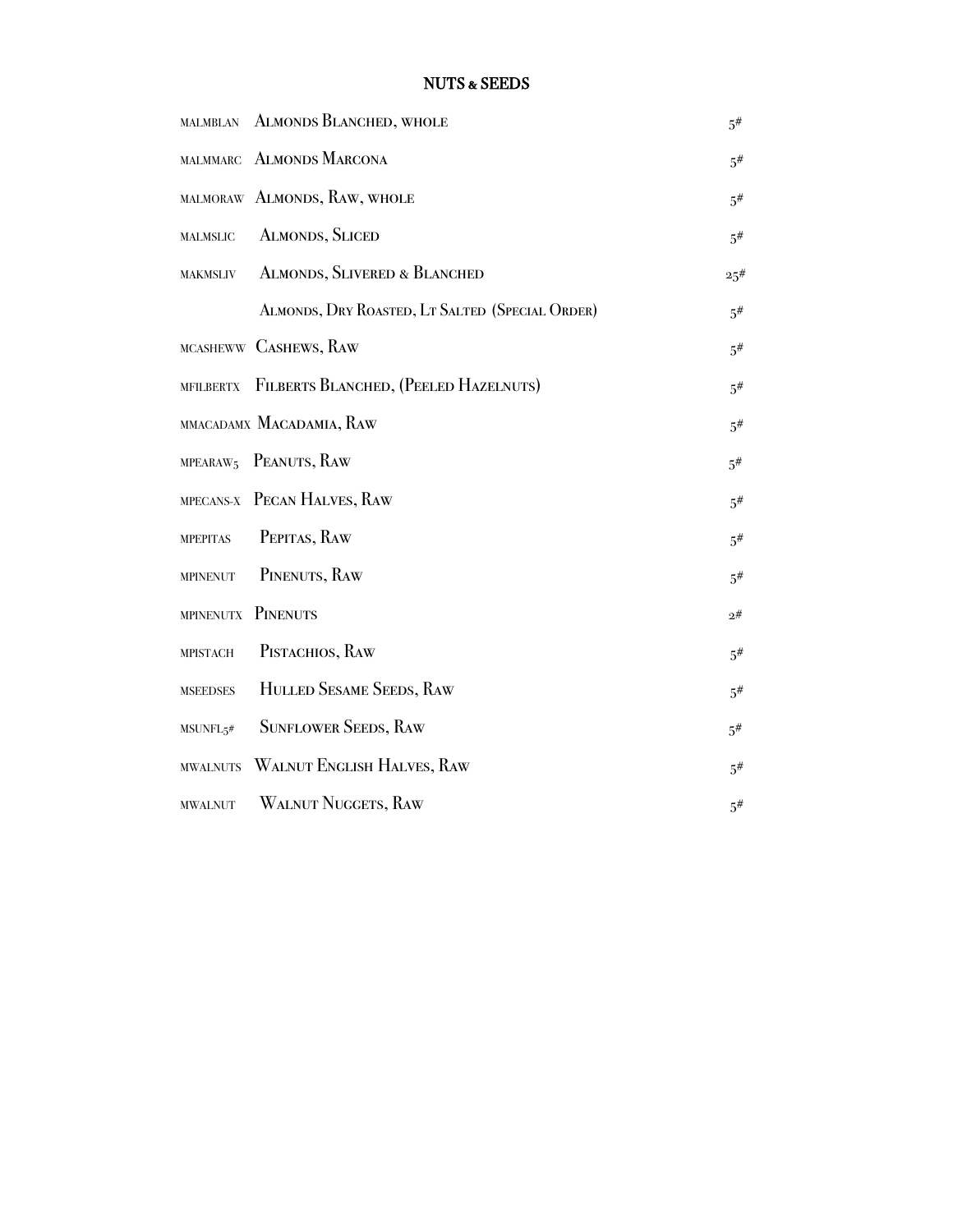#### FROZEN VEGETABLES

| <b>IARTBOTT</b>            | <b>ARTICHOKE BOTTOMS</b>              | $4/5.5$ # |
|----------------------------|---------------------------------------|-----------|
| $\text{IARTH}_\text{I}/_4$ | <b>ARTICHOKE HEARTS I/4'S</b>         | 6/2#      |
| <b>IASPCUTS</b>            | <b>ASPARAGUS CUTS &amp; TIPS</b>      | 6/2.5#    |
| <b>IASPSPEA</b>            | <b>ASPARAGUS MEDIUM SPEARS</b>        | 12/4#     |
| IBEABL12                   | <b>BABY LIMA BEANS</b>                | 10#       |
| <b>IBEACUTG</b>            | <b>CUT GREEN BEANS</b>                | 12/2#     |
| <b>IBEACWA</b>             | <b>CUT WAX BEANS</b>                  | 12/2#     |
| <b>IBEAFREN</b>            | <b>FRENCH GREEN BEANS</b>             | 12/2#     |
| <b>IBEAIG12</b>            | ROMANO ITALIAN BEANS                  | 12/2#     |
| <b>IBEAWG12</b>            | <b>WHOLE GREEN BEANS</b>              | 12/2#     |
| <b>IBLECA12</b>            | <b>CALIFORNIA BLEND</b>               | 12/2#     |
| <b>IBLEFAJI</b>            | FAJITA MIX (GR.R.Y.PEPPERS AND SLON.) | 12/2#     |
| <b>IBLEIT12</b>            | <b>ITALIAN BLEND</b>                  | 12/2#     |
| <b>IBROBABY</b>            | <b>BABY BROCCOLI SPEARS (IQF)</b>     | 12/2#     |
| <b>IBROCU12</b>            | <b>BROCCOLI CUTS</b>                  | 12/2#     |
| <b>IBROFLOR</b>            | <b>BROCCOLI FLORETS (IQF)</b>         | 12/2#     |
| ICAR112                    | <b>CARROT DICED</b>                   | 12/2#     |
| <b>ICARBABL</b>            | <b>CARROT BATONS</b>                  | 12/2#     |
| <b>ICARKK12</b>            | <b>CARROTS, KK</b>                    | 12/2#     |
| ICARBW12                   | <b>BABY CARROTS, WHOLE</b>            | 12/2#     |
| <b>ICARPARI</b>            | PARISIAN CARROTS (ROUND)              | 6/2.5#    |
| <b>IBRUPETI</b>            | PETITE BRUSSEL SPROUTS                | 12/2#     |
| <b>ICAULIFL</b>            | <b>CAULIFLOWER FLORETS</b>            | 12/2#     |
| ICOLLARD                   | COLLARD GREENS, CHOPPED (IQF)         | 12/2#     |
| <b>ICOPERSTD</b>           | ROASTED CORN & PEPPERS (SIMPLOT)      | 6/2.5#    |
| <b>ICORNCOB</b>            | CORN COB 3" (SIMPLOT)                 | 96 cr     |
| <b>IDORFLAM</b>            | CORN, FLAME ROASTED (SIMPLOT)         | 20#       |
| <b>ICORWK12</b>            | <b>WHOLE KERNEL CORN</b>              | 12/2#     |
| ICUTOK12                   | <b>CUT ORKA</b>                       | 12/2#     |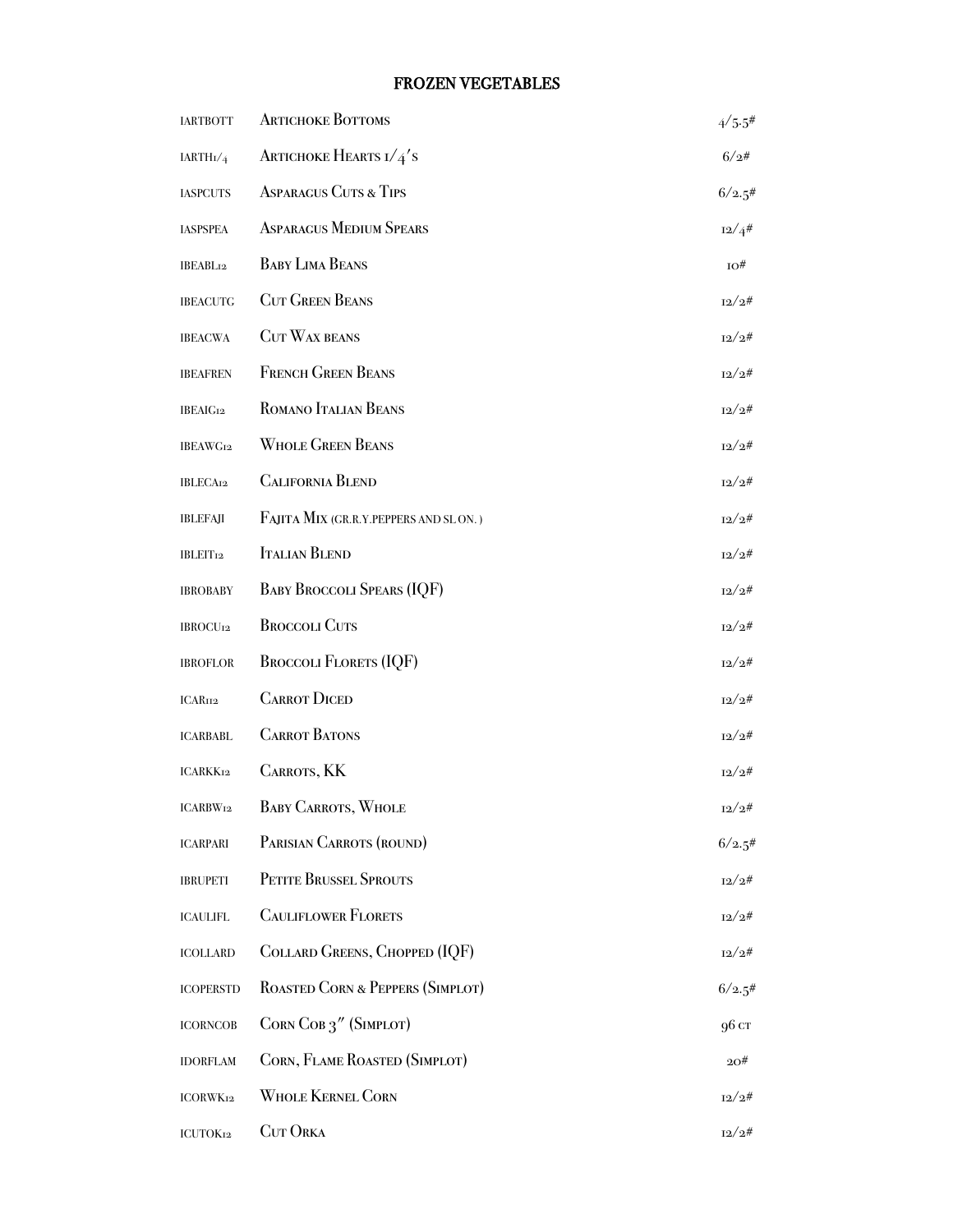| <b>IGUACAMO</b>      | <b>GUACAMOLE</b>                     | 6/2#       |
|----------------------|--------------------------------------|------------|
| <b>IBLEWHBE</b>      | PRINCE EDWARD BLEND                  | 12/2#      |
| IONICH62             | <b>CHOPPED ONIONS</b>                | 6/2#       |
| <b>IONIPEAR</b>      | PEARL ONIONS                         | 12/2#      |
| <b>IPEAPETI</b>      | PEAS, PETITE                         | $12/2.5$ # |
| <b>IPEASNAP</b>      | <b>SNAP PEAS (SIMPLOT)</b>           | 12/2#      |
| IPEPDG <sub>12</sub> | <b>DICED GREEN PEPPERS (SIMPLOT)</b> | 12/2#      |
| IPEPDR <sub>12</sub> | <b>DICED RED PEPPERS (SIMPLOT)</b>   | 12/2#      |
| <b>IPEPTRIS</b>      | <b>MIXED COLORED PEPPER STRIPS</b>   | 20#        |
| <b>IRSTROOT</b>      | <b>ROASTED ROOT VEGETABLES</b>       | 6/2.5#     |
| <b>ISOYBEAN</b>      | <b>SOYBEANS EDANOMY (SIMPLOT)</b>    | 6/2.5#     |
| <b>ISPICHOP</b>      | CHOPPED SPINACH (IQF)                | 12/2#      |
| <b>ISTIRFRY</b>      | STIRFRY, BLEND (ORIENTAL)            | 12/2#      |
| <b>ISQUCOOK</b>      | <b>COOKED BUTTERNUT SQUASH</b>       | 12/4#      |
| <b>ISQUDICE</b>      | <b>DICED BUTTERNUT</b>               | 20#        |
| <b>ISQSEABN</b>      | <b>SEASONED BUTTERNUT SQUASH</b>     | 6/5#       |
| <b>ISQUYELL</b>      | <b>SLICED YELLOW SQUASH</b>          | 12/3#      |
| ISQUZU <sub>12</sub> | <b>SLICED ZUCCHINI</b>               | 12/2#      |
| <b>ISUCCOTA</b>      | <b>SUCCOTASH</b>                     | 12/2#      |
| <b>ITURGDIC</b>      | TURNIP GREENS W/DICED TURNIPS        | 12/3#      |
| <b>IVEGMX12</b>      | MIXED VEGETABLES (5 WAY)             | 12/2#      |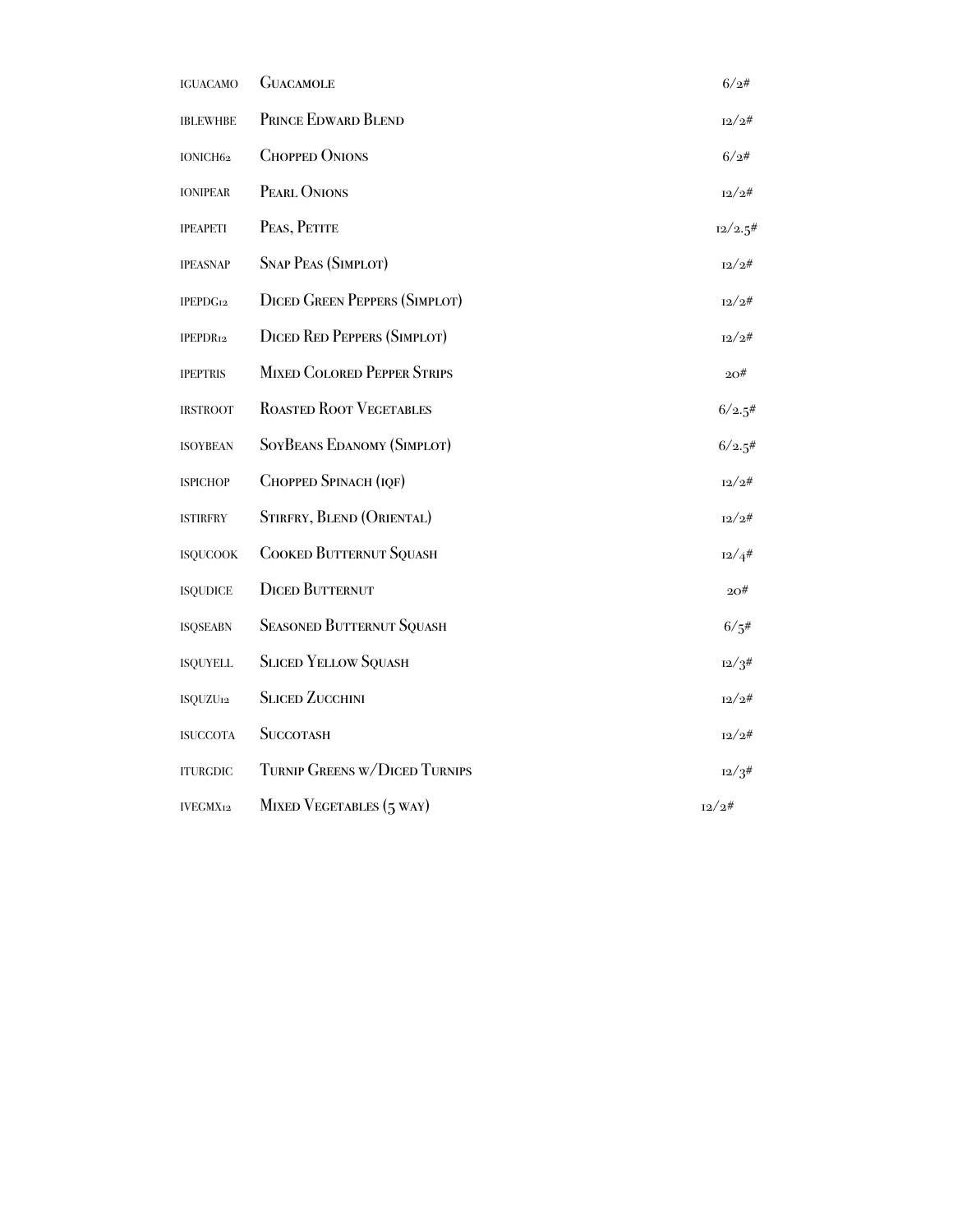# FROZEN FRUITS & JUICE

| <b>IAPPLE10</b>      | <b>IQF SLICED APPLES</b>                       | 10#             |
|----------------------|------------------------------------------------|-----------------|
| IAPPLE <sub>30</sub> | <b>IQF SLICED APPLES</b>                       | $30^{#}/40^{#}$ |
| <b>IAVOCADO</b>      | <b>AVOCADO HALVES</b>                          | 12/2#           |
| <b>IBANSLIC</b>      | <b>SLICED BANANAS</b>                          | $20^{\#}$       |
| <b>ICHERRIE</b>      | SOUR CHERRIES $(5+1)$                          | $30\#$          |
| <b>ICHESWEE</b>      | <b>IQF DARK SWEET CHERRIES</b>                 | 10#             |
| <b>IIQFBLAC</b>      | <b>IQF BLACKBERRIES</b>                        | 2/5#            |
| <b>IIQFBLIO</b>      | <b>IQF CULTIVATED BLUEBERRIES</b>              | 10#             |
| IIQFBL <sub>30</sub> | <b>IQF CULTIVATED BLUEBERRIES</b>              | $30\#$          |
| <b>IIQFCRAN</b>      | <b>IQF CRANBERRIES</b>                         | 10#             |
| <b>IIQFCURE</b>      | <b>IQF CURRANTS RED</b>                        | 22#             |
| <b>IIQFCURR</b>      | <b>IQF CURRANTS BLACK</b>                      | 22#             |
| <b>IIQFELDE</b>      | <b>IQF ELDERBERRIES</b>                        | 22#             |
| <b>MFZHUCKLX</b>     | FRZ. HUCKLEBERRY                               | $5^{\#}$        |
| <b>IIQFKIWI</b>      | <b>IQF KIWI</b>                                | 22#             |
| <b>IIQFMANG</b>      | <b>IQF MANGO HALVES</b>                        | 2/12CT          |
| <b>IIQFMIBE</b>      | <b>IQF MIXED BERRIES</b>                       | 2/5#            |
| <b>IIQFMIFR</b>      | <b>IQF MIXED FRUIT</b>                         | $10\#$          |
| IIQFPA30             | <b>IQF PAPAYA</b>                              | $30\#$          |
| <b>IIQFPEAC</b>      | <b>IQF SLICED PEACHES</b>                      | ю#              |
| IIQFPI <sub>22</sub> | <b>IQF PINEAPPLE DICED</b>                     | 20#             |
| <b>IIQFPLAN</b>      | <b>SWEET PLAINTAINS</b>                        | 6/4#            |
| <b>IPOM SEEDX</b>    | <b>IQF POMEGRANTE SEEDS</b>                    | $5^{\#}$        |
| IIQFR $\frac{2}{5}$  | <b>IQF RHUBARB (WASHINGTON)</b>                | ю#              |
| <b>IIQFRASP</b>      | <b>IQF RASPBERRIES</b>                         | 10#             |
| <b>IIQFRHUB</b>      | <b>IQF RHUBARB (RED)</b>                       | $30\#$          |
| <b>IIQFSTCH</b>      | <b>IQF WHOLE STRAWBERRIES</b>                  | 10#             |
| <b>IIQFSTRA</b>      | <b>IQF WHOLE STRAWBERRIES (SMOOTHIE GRADE)</b> | $30\#$          |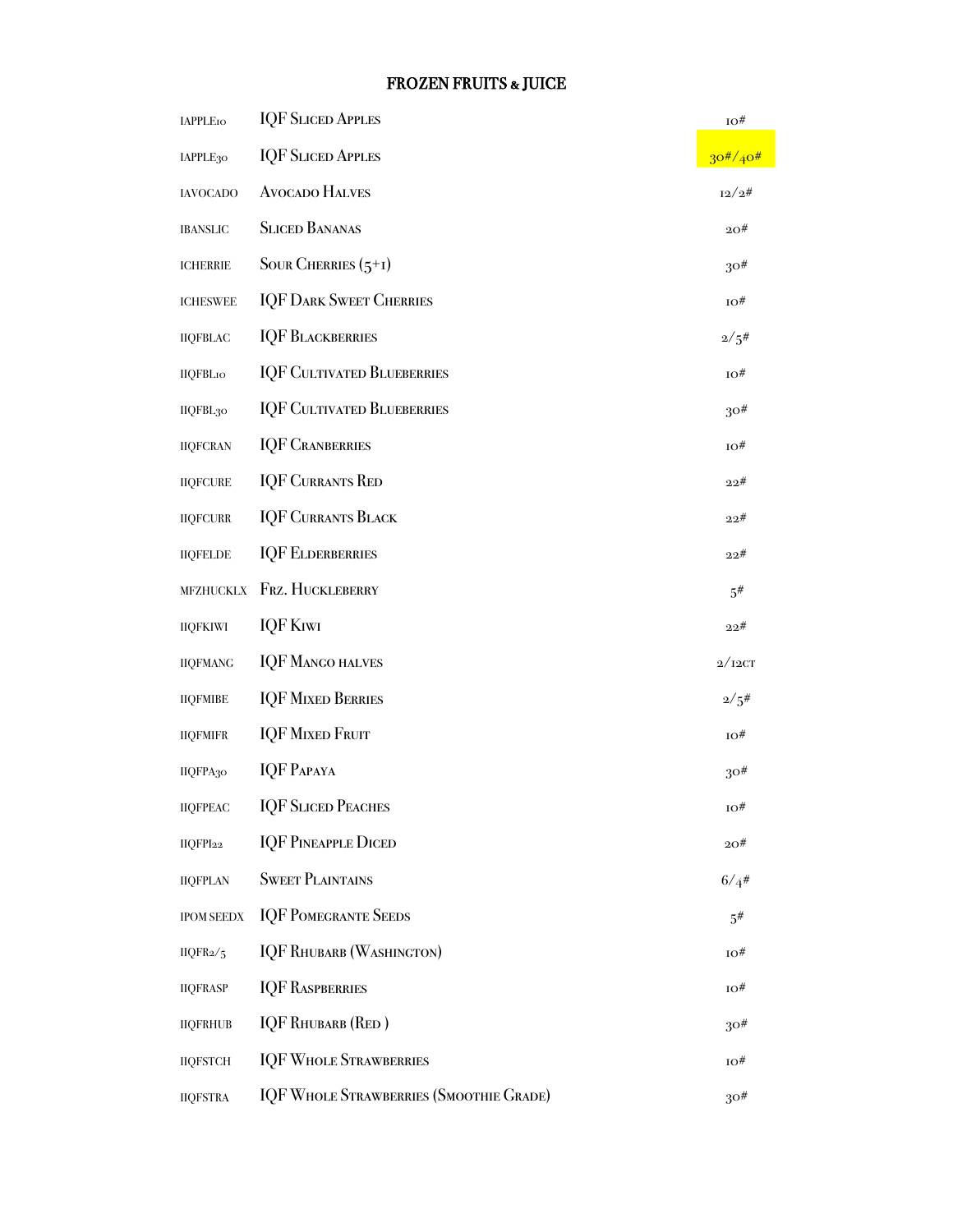| IMAN $C_2/5$          | <b>IQF MANGO PIECES (SMOOTHIE GRADE)</b>  | $30\#$      |
|-----------------------|-------------------------------------------|-------------|
| IPEACH30              | PEACHES, DICED (SMOOTHIE GRADE)           | 22#         |
| <b>IIQFRRCR</b>       | <b>RED RASPBERRIES CRUMBLES</b>           | $30\#$      |
| IRASSP <sub>28</sub>  | <b>RED RASPBERRY STRAIGHT PACK, WHOLE</b> | 28#         |
| ISTR <sub>3</sub> oLB | <b>SLICED STRAWBERRIES (CALIFORNIA)</b>   | $30\#$      |
| <b>ISTRS6.5</b>       | <b>SLICED STRAWBERRIES (CALIFORNIA)</b>   | 6/6.5#      |
|                       | SAMBAZON ENERGY ACAI W/ GUARANA           | $60/100$ gr |
| IJUIOR32              | <b>ORANGE JUICE CONCENTRATE</b>           | 12/32       |
|                       | <b>FROZEN POTATOES</b>                    |             |
| <b>IPOTCOAT</b>       | COATED 3/8" PUB FRIES                     | 6/4.5#      |
| <b>IPOTCAKE</b>       | L.W. BREAKFAST POTATO CUBES               | 6/6#        |
| <b>IPOTCHIP</b>       | L.W. NATURAL POTATO CHIPS                 | 6/5#        |
| <b>IPOTHIER</b>       | L.W.HEIRLOOM POTATO MEDLLEY               | 5/3#        |
| <b>IPOTPANC</b>       | L.W.POTATO PANCAKES, RUSSETTE             | 6/3#        |
| <b>IPOTPUFF</b>       | <b>TATER TOTS</b>                         | 6/5#        |
| <b>IPOTREDW</b>       | L.W. ROASTED RED WEDGE POTATOES           | 6/2.5#      |
| <b>IPOTSHEL</b>       | LW POTATO SKIN I/2 SHELL                  | 8/20        |
| <b>IPOTSHFF</b>       | L.W. STEAK HOUSE F/F 32Q                  | 6/5#        |
| <b>IPOTSHHB</b>       | L.W. SHREDDED HASHBROWN                   | 6/3#        |
| <b>IPOTSSFF</b>       | L.W. $I/4''$ Shoe String F/ F             | 6/4.5#      |
| <b>IPOTSUSL</b>       | <b>L.W. SUPER SLICE POTATOES</b>          | 6/3#        |
| <b>IPOTSSMA</b>       | <b>SEASONED SWEET MASH POTATO</b>         | 6/5#        |
| <b>IPOTSWKK</b>       | <b>SWEET POTATO F/F</b>                   | 6/2.5#      |
| <b>IPOTMASH</b>       | L.W. YUKON GOLD MASH POTATO MOOH          | 6/4#        |
| <b>IPOTYUKP</b>       | L.W. YUKON CHEF CUT F/F                   | 6/5#        |
| <b>IPOTRMAS</b>       | L.W. RED GARLIC MASHED POTATO             | 6/4#        |
| <b>IPOTWOND</b>       | SIMPLOT WONDER FRIES CC 1/2'              | 6/4.5#      |
| <b>IPOTROSW</b>       | SIMPLOT ROASTED SW POTATO W/MAPLE         | 6/2.5#      |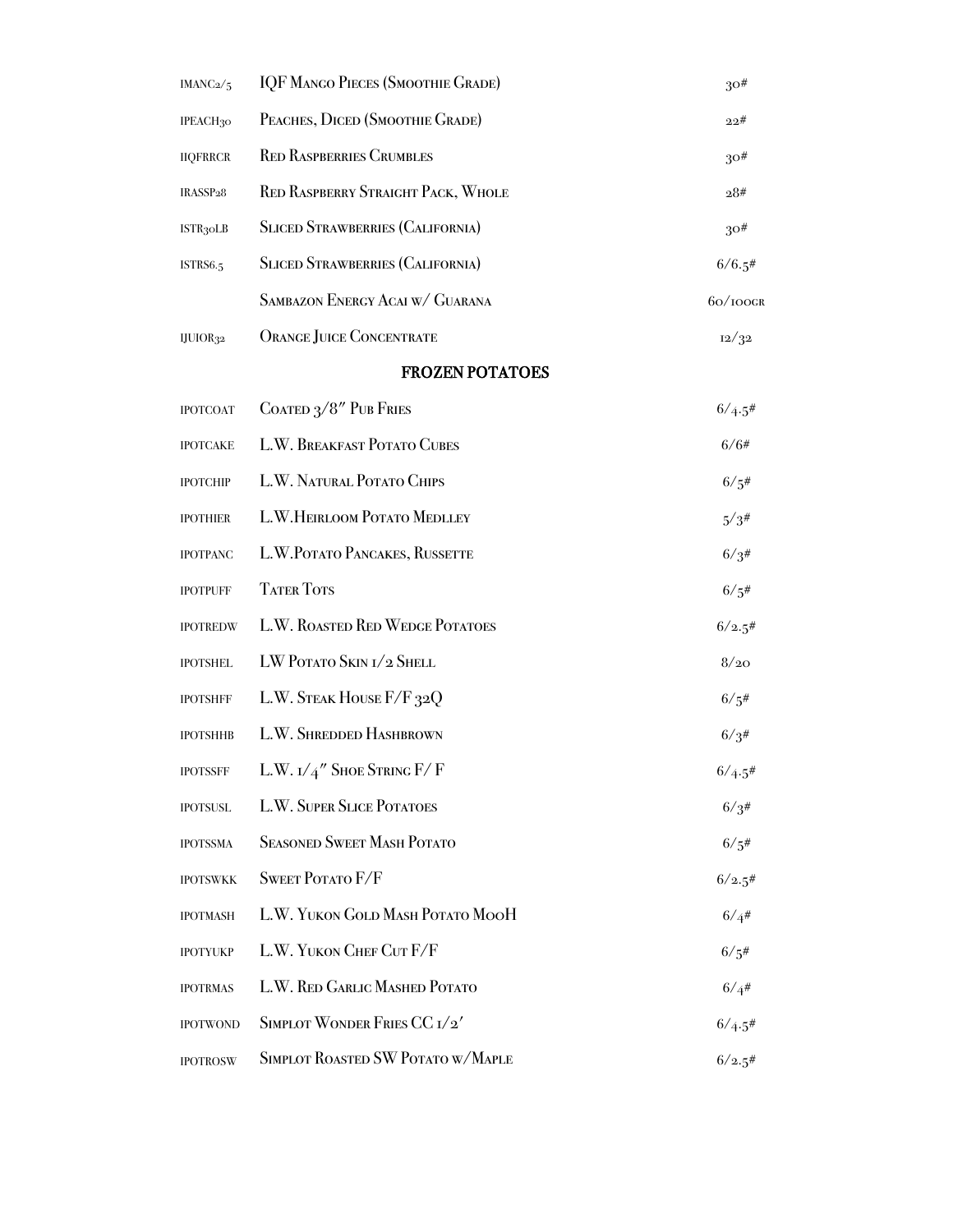# FROZEN DESSERTS (ORIGINAL CAKERIE)

| <b>ICAKBFSC</b>   | <b>BLACK FORST SHEET CAKE</b>     | $2/\mathrm{I}$ |
|-------------------|-----------------------------------|----------------|
| <b>ICAKCHSC</b>   | <b>CHOCOLATE SHEET CAKE</b>       | $2/\mathrm{I}$ |
| <b>ICAKGHCC</b>   | <b>GOLDEN HARVEST CARROT CAKE</b> | $2/\mathrm{I}$ |
| <b>ICAKLCSC</b>   | LEMON & CREAM SHEET CAKE          | $2/\mathrm{I}$ |
| <b>ICAKOCSC</b>   | <b>ORANGEKIST SHEET CAKE</b>      | $2/\mathrm{I}$ |
| <b>ICAKSSSC</b>   | <b>STRAWBERRY SHEET CAKE</b>      | $2/\mathrm{I}$ |
| <b>ICAKTUXT</b>   | <b>TUXEDO TRUFFLE MOUSSE</b>      | $2/\mathrm{I}$ |
| <b>ICAKTIRA</b>   | <b>TIRAMISU LAYER CAKE</b>        | $2/\mathrm{I}$ |
| <b>ICAKNANB</b>   | NANAIMO BAR                       | 4/1            |
| <b>ICAKBROW</b>   | <b>BROWNIE VARIETY BAR</b>        | $4/\Gamma$     |
|                   | <b>FROZEN PASTA &amp; PESTO</b>   |                |
| <b>IPASLARO</b>   | <b>LASAGNA ROLLS</b>              | $10\#$         |
| <b>IPASMANI</b>   | <b>MANICOTTI</b>                  | 60CT           |
| IPASJSS-          | <b>JUMBO STUFFED SHELLS</b>       | $5/24$ CT      |
| <b>IPASITMB</b>   | <b>ITALIAN MEATBALLS</b>          | 2/5#           |
| <b>IPIZZALOGS</b> | PIZZA LOGS                        | 72/20Z         |
| <b>MNOODLES</b>   | <b>LOMEIN NOODLES</b>             | 5#             |
| <b>IPESBASI</b>   | PESTO, BASIL, NO NUTS             | 6/300z         |
| <b>IPESRGAR</b>   | PESTO, ROASTED GARLIC             | $3/300$ z      |
| <b>IPESRPEP</b>   | PESTO, ROASTED RED PEPPER         | 3/300z         |
| <b>IPESSWCH</b>   | PESTO, SOUTHWEST CHIPOTLE         | 3/300z         |
| <b>IPESCILA</b>   | PESTO, CILANTRO                   | 3/300z         |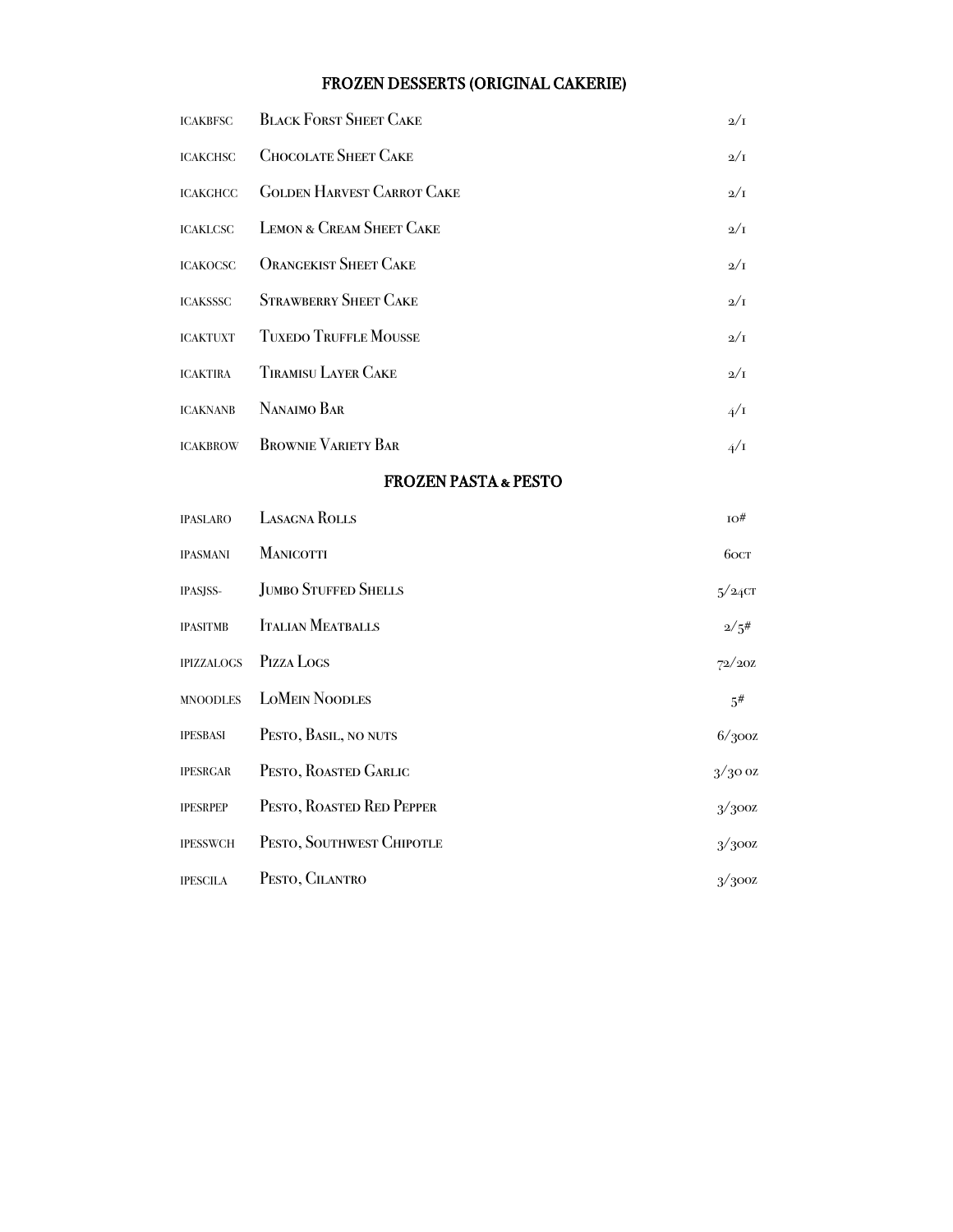# JOSEPHS PASTA

| MPA02108              | P/C EGG LINUINI NESTS                        | 6/2.5#     |
|-----------------------|----------------------------------------------|------------|
| MPA04108              | P/C EGG ANGEL HAIR NESTS                     | 6/2.5#     |
| MPA15106              | P/C EGG PAPPARDELLE NESTS                    | 6/2.5#     |
| MPA09205              | P/C EGG PASTA SHEETS                         | 12 LB.     |
| MPA81701              | P/C FIVE CHEESE TORTELLINI                   | $3/4^{#}$  |
| <b>MPA22221</b>       | P/C CHEESE TORTELLONI                        | $2/3^{\#}$ |
| MPA22241              | P/C STR. CHEESE TORTELLONI                   | $2/3^{\#}$ |
| MPA12009              | P/C GRILLED CHICKEN & SPINACH CANNELONI      | $2/3^{\#}$ |
| MPA24327              | P/C POTATO GNOCCHI                           | 4/3#       |
| MPA25007              | P/C FOUR CHEESE SACCHETTI                    | $2/3^{\#}$ |
| MPA25009              | P/C SACCHETTI W/ BLK TRUFFLE                 | $2/3^{\#}$ |
|                       | <b>BREADED CHEESEBURGER RAVIOLI</b>          | $2/3^{\#}$ |
| MPA27306              | <b>BREADED CHEESE CRUSTINI</b>               | $2/3^{\#}$ |
|                       | <b>BREADED CHICKEN WING RAVIOLI</b>          | $2/3^{\#}$ |
| MPA27307              | <b>BREADED SAUSAGE CRUSTINI</b>              | $2/3^{\#}$ |
|                       | <b>BREADED PIZZA RAVIOLI</b>                 | $2/3^{\#}$ |
| MPA27321              | P/C SPINACH & CHEESE AGNOLOTTI               | $2/3^{\#}$ |
| MPA34351              | P/C GRILLED VEGETABLES RAVIOLI               | $2/3^{\#}$ |
| MPA35776              | P/C PUMPKIN & MARSCAPONE RAVIOLI             | $2/3^{\#}$ |
| MPA <sub>4133</sub> 6 | P/C BUTTERNUT SQUASH RAVIOLI                 | 2/3#       |
| MPA <sub>413</sub> 87 | P/C MARSC/SUN DRIED TOMATO RAVIOLI           | $2/3^{\#}$ |
| MPA <sub>43318</sub>  | P/C MARYLAND BLUE CRAB RAVIOLI               | $2/3^{\#}$ |
| MPA <sub>43321</sub>  | P/C THREE CHEESE RAVIOLI                     | $2/3^{\#}$ |
| MPA <sub>43322</sub>  | P/C STEAK/PORT RAVIOLI                       | $2/3^{\#}$ |
| MPA <sub>43325</sub>  | P/C BROCCOLINI & SAUSAGE RAVIOLI             | $2/3^{\#}$ |
| MPA <sub>43352</sub>  | P/C RSTD EGGPLANT RAVIOLI                    | $2/3^{\#}$ |
| MPA <sub>43395</sub>  | P/C SMOKED CHICKEN RAVIOLI                   | $2/3^{\#}$ |
| MPA <sub>4422</sub> 8 | P/C LOBSTER & CHEESE RAVIOLI (SPECIAL ORDER) | $2/3^{\#}$ |
| MPA <sub>44240</sub>  | P/C SMOKED MOZZ W/BASIL RAVIOLI              | $2/3^{\#}$ |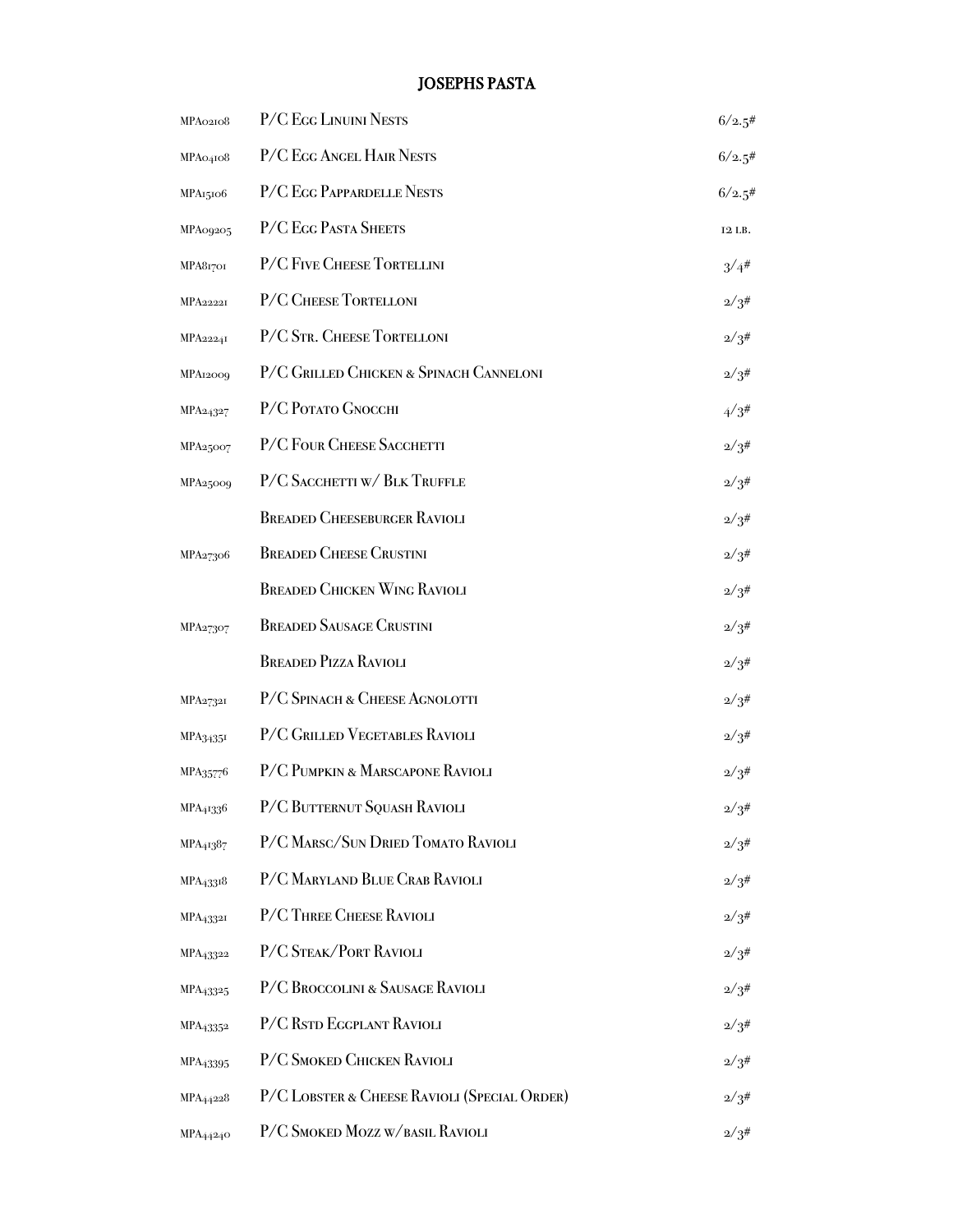| MPA <sub>45430</sub> | P/C PORTABELLO MUSHROOM RAVIOLI             | $2/3^{\#}$ |
|----------------------|---------------------------------------------|------------|
| MPA <sub>45437</sub> | P/C CHUNKY LOBSTER RAVIOLI (SPECIAL ORDER)  | 2/3#       |
| MPA6000              | BLACK LABEL LOBSTER RAVIOLI (SPECIAL ORDER) | 2/3#       |
| <b>MPA62931</b>      | P/C FOUR CHEESE/STR SPINACH AGNOLOTTI       | 2/3#       |
| <b>MPA44314</b>      | <b>GLUTEN FREE CHICHEN/KALE RAVIOLI</b>     | 2/3#       |
|                      |                                             |            |

# PERFECT PUREE OF NAPA VALLEY

| MPURAPRIX <b>APRICOT</b> |                                      | 300Z. |
|--------------------------|--------------------------------------|-------|
| MPURBANAX BANANA         |                                      | 300Z. |
|                          | MPURMBLKX BLACKBERRY                 | 300Z. |
|                          | MPURSCORX BLOOD ORANGE CONCEN.       | 300Z. |
|                          | MPURBLUEX BLUEBERRY                  | 300Z. |
|                          | MPURCASSX CLASSIC CASSIS             | 300Z. |
| MPURCHERX CHERRY         |                                      | 300Z. |
| <b>MPURCISE</b>          | <b>CITRUS SENSATION</b>              | 300Z. |
|                          | MPURCOCOX COCONUT                    | 300Z. |
|                          | MPURCRAN CRANBERRY                   | 300Z. |
|                          | MPURRCURX CURRANT, BLACK             | 300Z. |
|                          | MPURFRCO FRUIT OF THE COCO           | 300Z. |
| MPURGINGX GINGER         |                                      | 300Z. |
|                          | MPURGRAPX GREEN APPLE                | 300Z. |
| MPURHIBIX HIBISCUS       |                                      | 300Z. |
|                          | MPURKEYLX KEY - LIME                 | 300Z. |
| MPURKIWIX KIWI           |                                      | 300Z. |
|                          | MPURLEZEX LEMON ZEST                 | 300Z. |
| MPURLYCHX LYCHEE         |                                      | 300Z. |
|                          | MPURMATA MANDARIN/TANGERINE CONCENT. | 300Z. |
| MPURMANGX MANGO          |                                      | 300Z. |
|                          | MPURLEMEX MEYER LEMON                | 300Z. |
| <b>MPURMBER</b>          | <b>MIXED RED BERRY</b>               | 300Z. |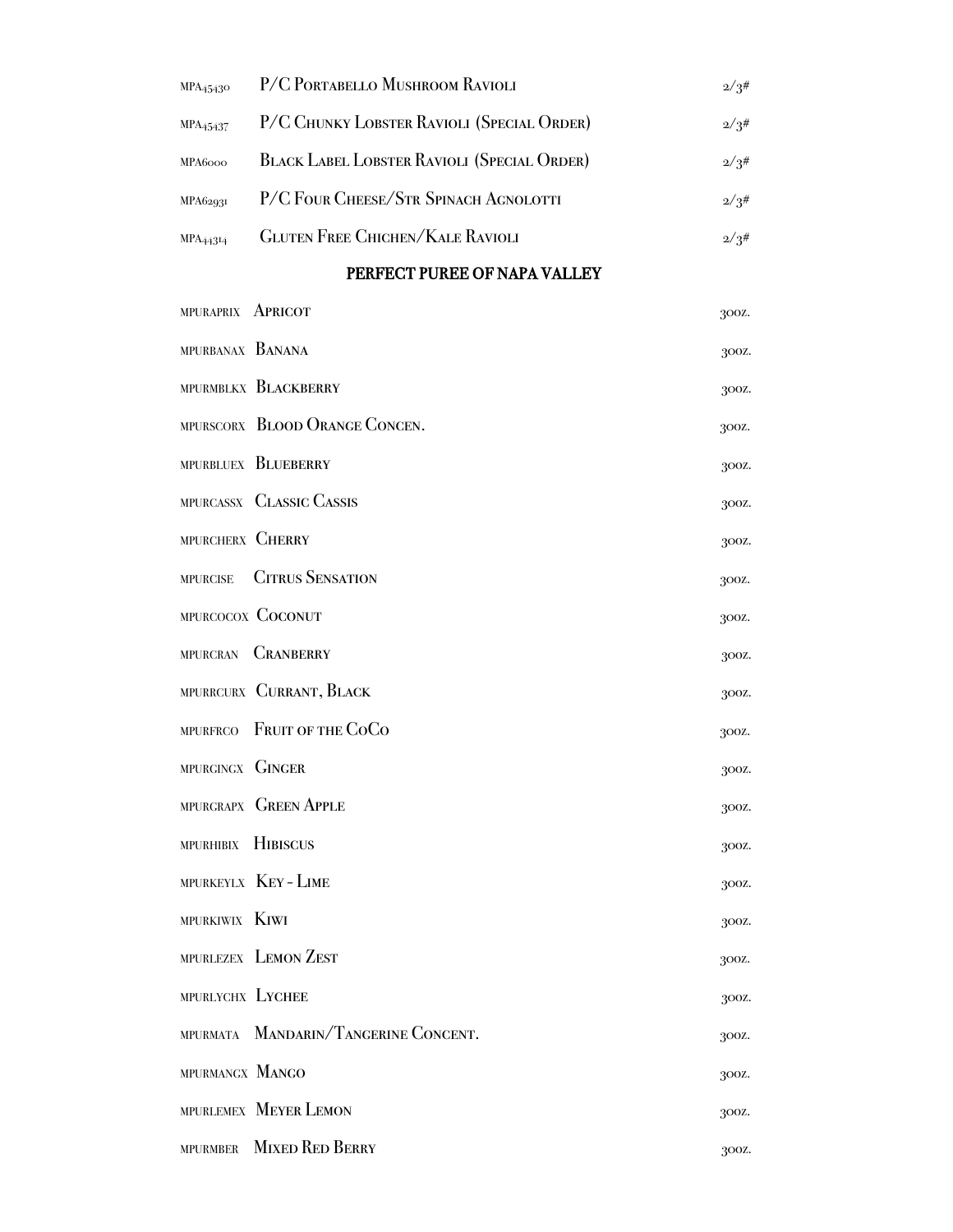MPURORZEX ORANGE ZEST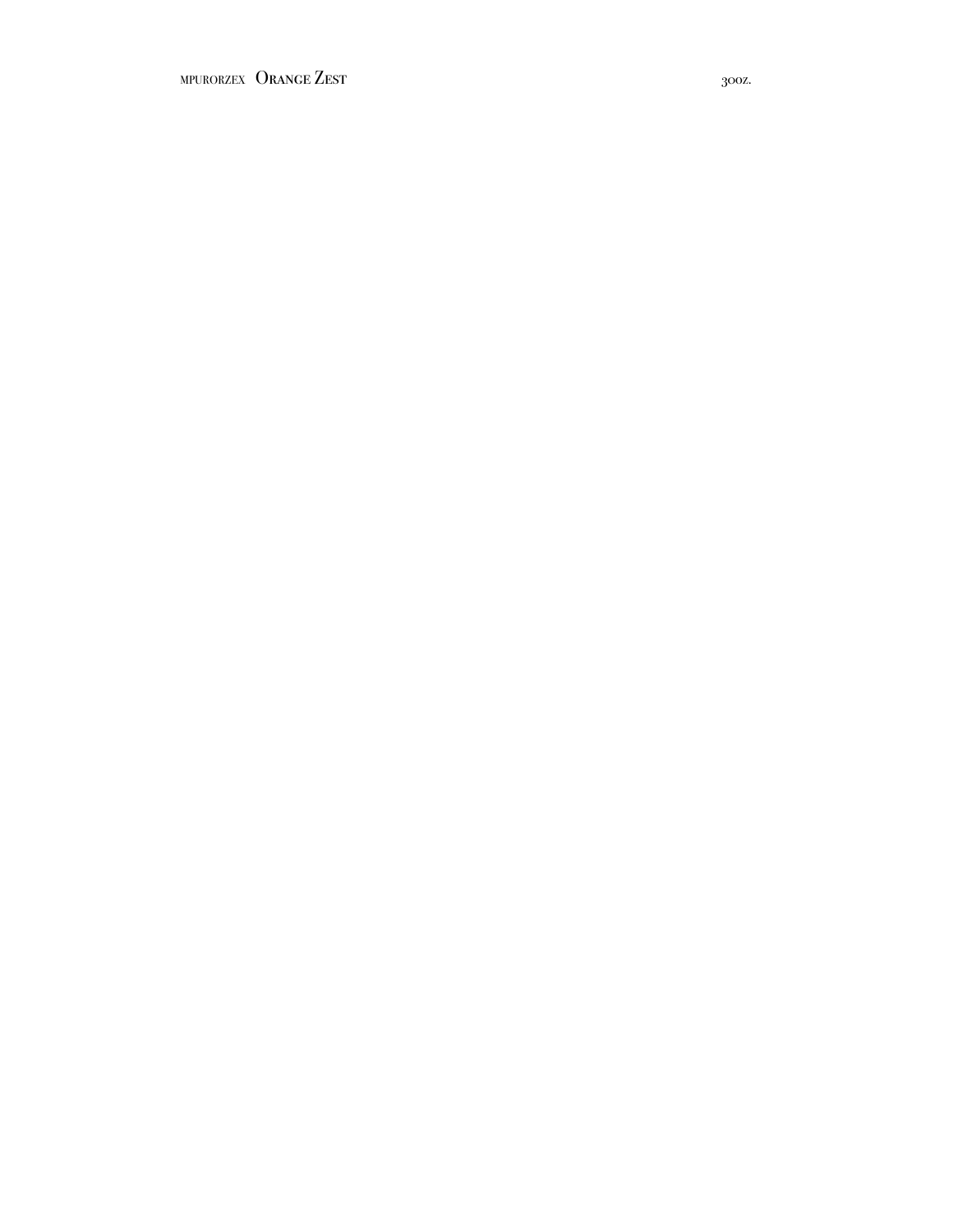| MPURPAPAX PAPAYA |                                              | 300Z. |
|------------------|----------------------------------------------|-------|
|                  | MPUSPASSX PASSION FRUIT                      | 300Z. |
|                  | MPIRSWEPEX PINEAPPLE, CARMELIZED CONCENTRATE | 300Z. |
|                  | MPURPGUAX PINK GUAVA                         | 300Z. |
|                  | MPURPOMEX POMEGRANATE                        | 300Z. |
|                  | MPURPRPEX PRICKLY PEAR                       | 300Z. |
|                  | MPURRASPX RASPBERRY                          | 300Z. |
|                  | MPURRPEPX ROASTED RED PEPPER                 | 300Z. |
|                  | <b>SPEARMINT &amp; LIME</b>                  | 300Z. |
|                  | MPURSRAX STRAWBERRY                          | 300Z. |
|                  | MPURTAMAX TAMARIND PUREE                     | 300Z. |
|                  | MPURWPEAX WHITE PEACH                        | 300Z. |

# PERFECT PUREE OF NAPA VALLEY

## Bulk Packs

|  | MPURRASP RASPBERRY                                | 30# |
|--|---------------------------------------------------|-----|
|  | MPURSCOR BLOOD ORANGE CONCENTRATE (SPECIAL ORDER) | 30# |
|  | MPURMANG MANGO (SPECIAL ORDER)                    | 30# |
|  | MPURPASS PASSION FRUIT (SPECIAL ORDER)            | 30# |
|  | MPURSTRA STRAWBERRY (SPECIAL ORDER)               | 30# |

# BEVERAGE ARTISTRY (Special Order)

|  | MPURBACHX CHIPOTLE SOUR BEVERAGE        | 320Z. |
|--|-----------------------------------------|-------|
|  | MPURBAPCX PASSION COLADA BEVERAGE       | 320Z. |
|  | MPURBAPCX MOJITO BEVERAGE               | 320Z. |
|  | MPURBASSX CLASSIC SWEET & SOUR BEVERAGE | 320Z. |
|  | MPURBAYLX YUZU LUXE BEVERAGE            | 320Z. |
|  | MPURBAECX EL CORAZON BEVERAGE           | 320Z. |
|  | MPURBARSX RED SANGRIA BEVERAGE          | 320Z. |
|  | THYME & CITRUS BEVERAGE                 | 320Z. |
|  | MPURBATBX THAI BASIL & BLACK PEPPER     | 320Z. |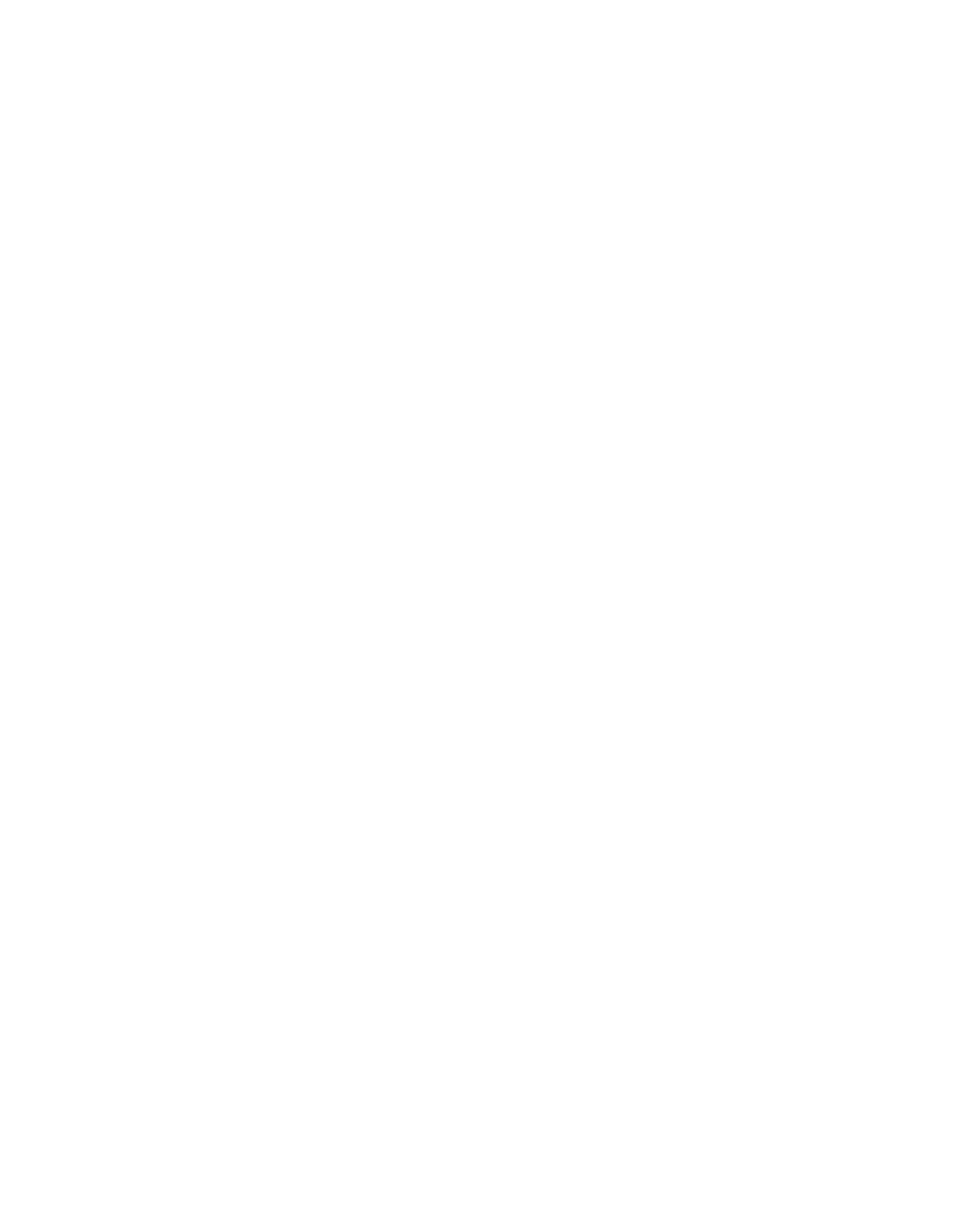# DRY MISCELLANEOUS

|                  | HGARCHOPX GARLIC, CHOPPED                   | 320Z               |
|------------------|---------------------------------------------|--------------------|
|                  | HGINMINCX GINGER, MINCED                    | 7.50Z              |
|                  | MARTSTIOX ARTICHOKES W/STEM                 | $\#_{\text{IO}}$   |
|                  | MCARTWHO ARTICHOKES, WHOLE                  | 6/10               |
| MCAPERS-X CAPERS |                                             | 320Z.              |
|                  | MCAPERBEX CAPERBERRIES                      | 640z               |
| MOLICOUN         | <b>OLIVES GREEK COUNTRY</b>                 | 2.2#               |
|                  | MOLLIVKAL OLIVES KALAMATA PITTED            | 2.2#               |
|                  | MPEPADEWX PEPADEW RED                       | $\#_{\text{IO}}$   |
| MPEPPEQU         | PEQUILLO PEPPERS                            | 12/13.750Z         |
| MPEPRoS6         | <b>ROASTED RED PEPPER</b>                   | 6/10               |
| <b>MPRUNES</b>   | <b>PITTED PRUNES</b>                        | $6/10$ .           |
| <b>MCHILISMP</b> | <b>SWEET THAI CHILI SAUCE (MAE PLOY)</b>    | $12/32$ OZ.        |
| <b>MPASGEME</b>  | <b>GEMELLI PASTA</b>                        | 20#                |
| <b>PIGPEAS</b>   | PIGOEN PEAS                                 | 24/15              |
| <b>MTAHINIIX</b> | <b>TAHINI</b>                               | 32 OZ.             |
| MTOMIT6/         | <b>TOMATO ITALIAN PEELED PLUM</b>           | $6/\#_{\text{IO}}$ |
| <b>MTOMITAL</b>  | TOMATO ITALIAN, CRUSHED                     | $6/#_{IO}$         |
|                  | MTOMSANM SAN MARZANO PEELED TOMATO          | $6/\text{\#io}$    |
| <b>MTOMRSTD</b>  | ROLAND ROASTED TOMATO IN OLIVE OIL          | $6/32$ oz          |
| <b>VHEARTS</b>   | <b>ROLAND HEARTS OF PALM</b>                | 280Z               |
|                  | VTOMSUNJX TOMATOES SUNDRIED JULIENNE        | 5#                 |
|                  | ROLAND CIOPOLINI W/BALSAMIC                 | 2/670z             |
|                  | MCOCOMILK COCONUT MILK                      | 24/13.5            |
| $MSOY_{12}/I$    | <b>SOY MILK, ORIGINAL</b>                   | 12/320Z            |
| MWATER-          | <b>BOTTLED WATER</b>                        | 40/16.90z          |
|                  | MTRUBLSPX BLACK SUMMER TRUFFLE PEELINGS     | 70Z                |
|                  | MTRUFOILX WHITE TRUFFLE OIL ITALY, SABATINO | $8.5$ FL OZ        |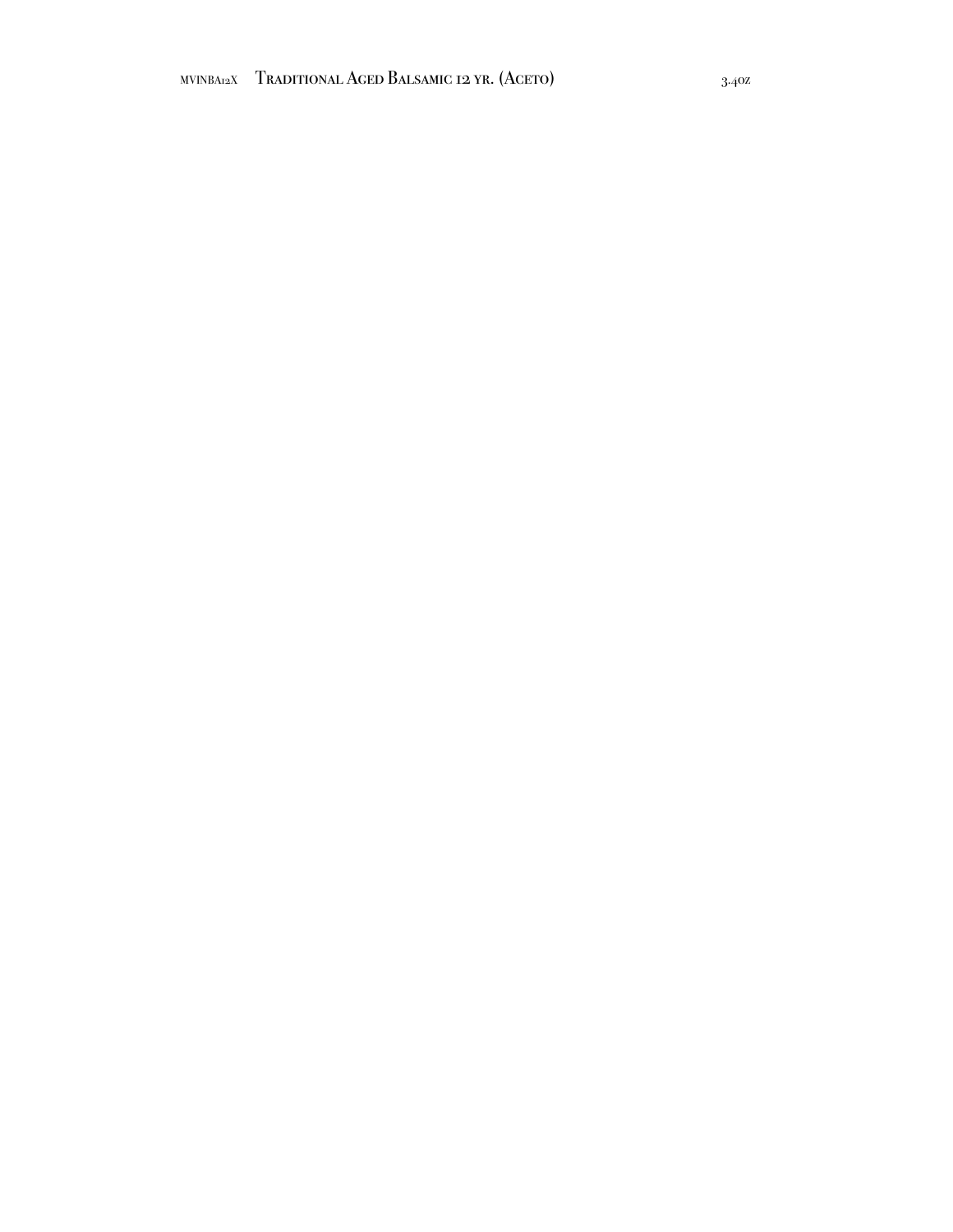|                       | TRADITIONAL AGED BALSAMIC 25 YR. (ACETO) | 3.40Z             |
|-----------------------|------------------------------------------|-------------------|
| <b>MVINROLA</b>       | 8YR BALSAMIC VINEGAR (ACETO)             | 8.45oz            |
| <b>MOILOLIV</b>       | EXTRA VIRGIN OLIVE OIL (GRIGORIS)        | $6/3$ LTR         |
| <b>MOILOLIVX</b>      | EXTRA VIRGIN OLIVE OIL                   | 3LTR              |
| <b>MOILFRAN</b>       | MONTIIBLE EXTRA VIRGIN FINISHING OIL     | 25.40Z            |
|                       | <b>FROZEN MISCELLANEOUS</b>              |                   |
| MBUFMOZZ              | <b>BUFALA MOZZERELLA</b>                 | $12/70Z$          |
| MFZBA <sub>4</sub> /8 | BASIL, CHOPPED IQF                       | $4/8$ oz          |
| MFZCIL <sub>4</sub> 8 | CHOPPED CILANTRO IQF                     | $4/8$ oz          |
| <b>ICHESTNU</b>       | <b>CHESTNUT, PEELED &amp; ROASTED</b>    | 2.2#              |
| <b>MFZPORCAX</b>      | PORCINI, MUSHROOM SLICED                 | 2.2#              |
| MFZTRU8ZX             | TRUFFLES, BLACK ITALIAN                  | 40Z               |
| MPIDOUGH              | WHITE PIZZA DOUGH IOOZ.                  | 50/100z.          |
| MPIWHDOU              | <b>WHOLE WHEAT PIZZA DOUGH IOOZ</b>      | $50/100$ z.       |
| <b>IBEAFAVX</b>       | FAVA BEANS (FRANCE)                      | 2.2#              |
|                       | REFRIGERATED MISCELLANEOUS               |                   |
| <b>MPARMIGI</b>       | PARMIGGIANO REGGIANO                     | $IO#$ AVG         |
| <b>MPROSCIU</b>       | PROSCIUTTO D'PARMA                       | $16 - 18$ # AVG   |
|                       | MHORSERAX HORSERADISH                    | QT                |
| MSAUERK2              | SAUERKRAUT, FRESH                        | $2\ \mathrm{GAL}$ |
| <b>MTOFUFIR</b>       | TOFU, EXTRA FIRM                         | 12/1#             |
| MPIC65WH              | PICKLES WHOLE (50-55 CT.)                | 5 GAL             |
| $MPICWH#_3$           | PICKLES $#I$ (200 CT.)                   | 5 GAL             |
| MPICSPEA              | PICKLES DILL SPEARS                      | 5 GAL             |
| <b>MPICBUTT</b>       | PICKLES CANDY SWEET                      | 5 GAL             |
| <b>MPICCHIP</b>       | PICKLES. DILL CHIPS                      | 5 GAL             |
| MPICH/S2              | PICKLES, HOT & SWEET CHIPS               | $2$ GAL           |
| MPOMJUICX             | POMEGRANATE JUICE (POM WONDERFUL)        | 480z              |
| <b>MHUMMUSR</b>       | <b>RED PEPPER HUMMUS</b>                 | $2/4^{\#}$        |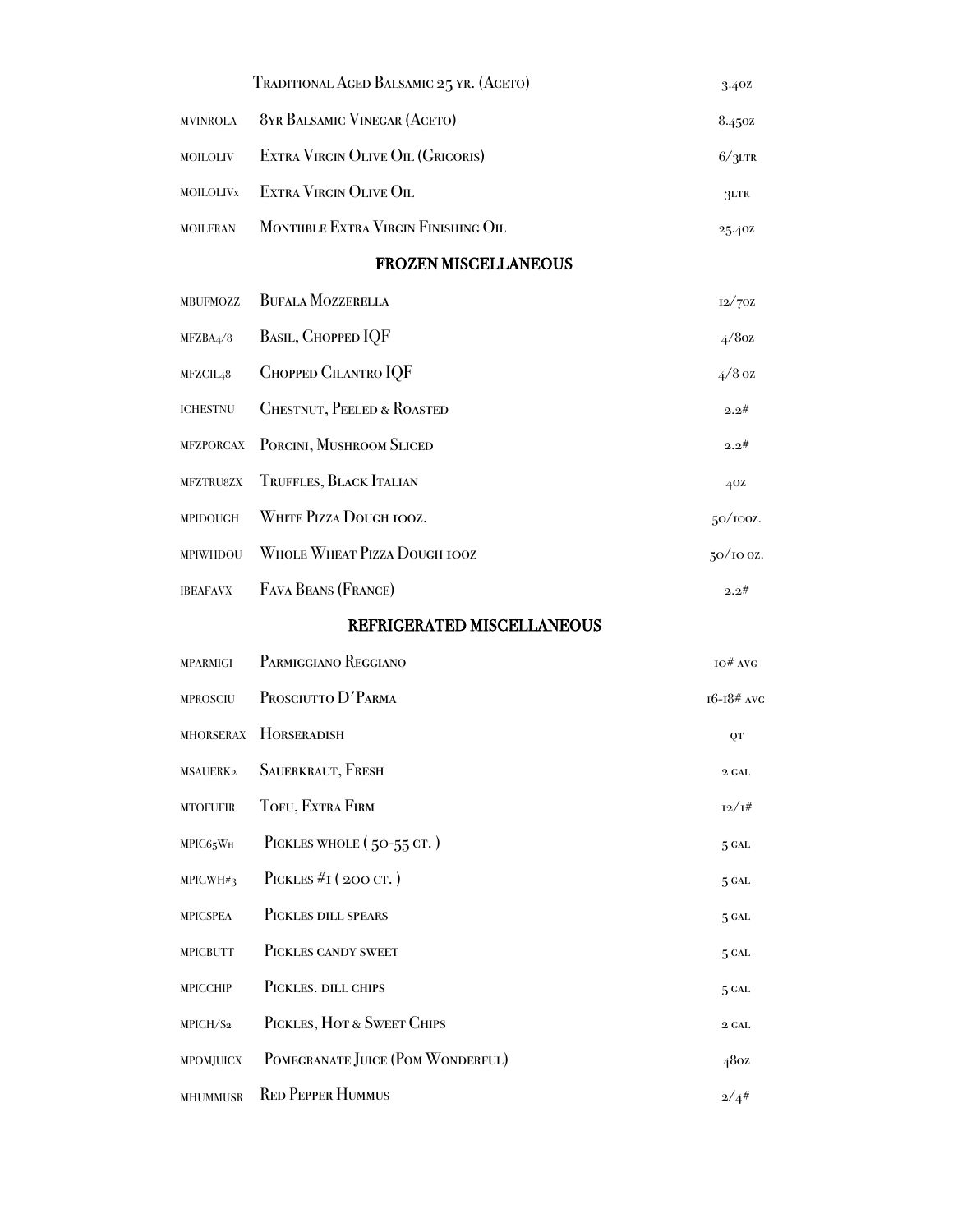## NATALIES FRESH SQUEEZED JUICES

# Orange Juice<br> $4 \times 128$ oz

9 x 64oz  $6x640z$  \* stock item \* 12 x 32oz 6 x 32 oz 25 x 16oz 12 x 16oz 6 x 160z 12 x 12oz 25 x 8oz

# GRAPEFRUIT JUICE

4 x 128oz 9 x 64oz 6 x 64oz 12 x 32oz 6 x 32 oz 6 x 160z 25 x 8oz

## Natural Lemonade

9 x 64oz 6 x 64oz 6 x 16oz

# Strawberry lemonade

6 x 64oz 6 x 16oz

Orange Pineapple

6 x 16oz

# Orange Mango

6 x 16oz

Carrot Ginger 6 x 16oz

## ORANGE BEET

6 x 16oz

#### **TANGERINE**

6 x 32oz 6 x 16oz

## Lemonade Tea

6 x 64oz 6 x 160z

#### Celery Tomato Carrot

6 x 16oz

#### Blood Orange

6 x 32oz 6 x 16oz

# ORANGE CRANBERRY

6 x 16oz

#### MATCHA LEMONADE 6 x 16oz

## Peach Green Tea 6 x 16oz

# Raspberry Lemonade 6 x 16oz

# Pomegranate White Tea 6 x 16oz

## Fresh Lemon Juice

 $6x320z$  \* stock item \* 320Z<sup>\*</sup>STOCK ITEM<sup>\*</sup>

#### FRESH LIME JUICE

4 x 128oz  $6x320z$ <sup>\*</sup>stock item<sup>\*</sup> 320Z<sup>\*</sup>STOCK ITEM<sup>\*</sup>

FOR NON-STOCK ITEMS JUICE ORDERS ARE PLACED ON THURSDAY'S BY 2PM FOR THE FOLLOWING WEEKS delivery (8 day lead time) This insures the freshest possible product upon delivery